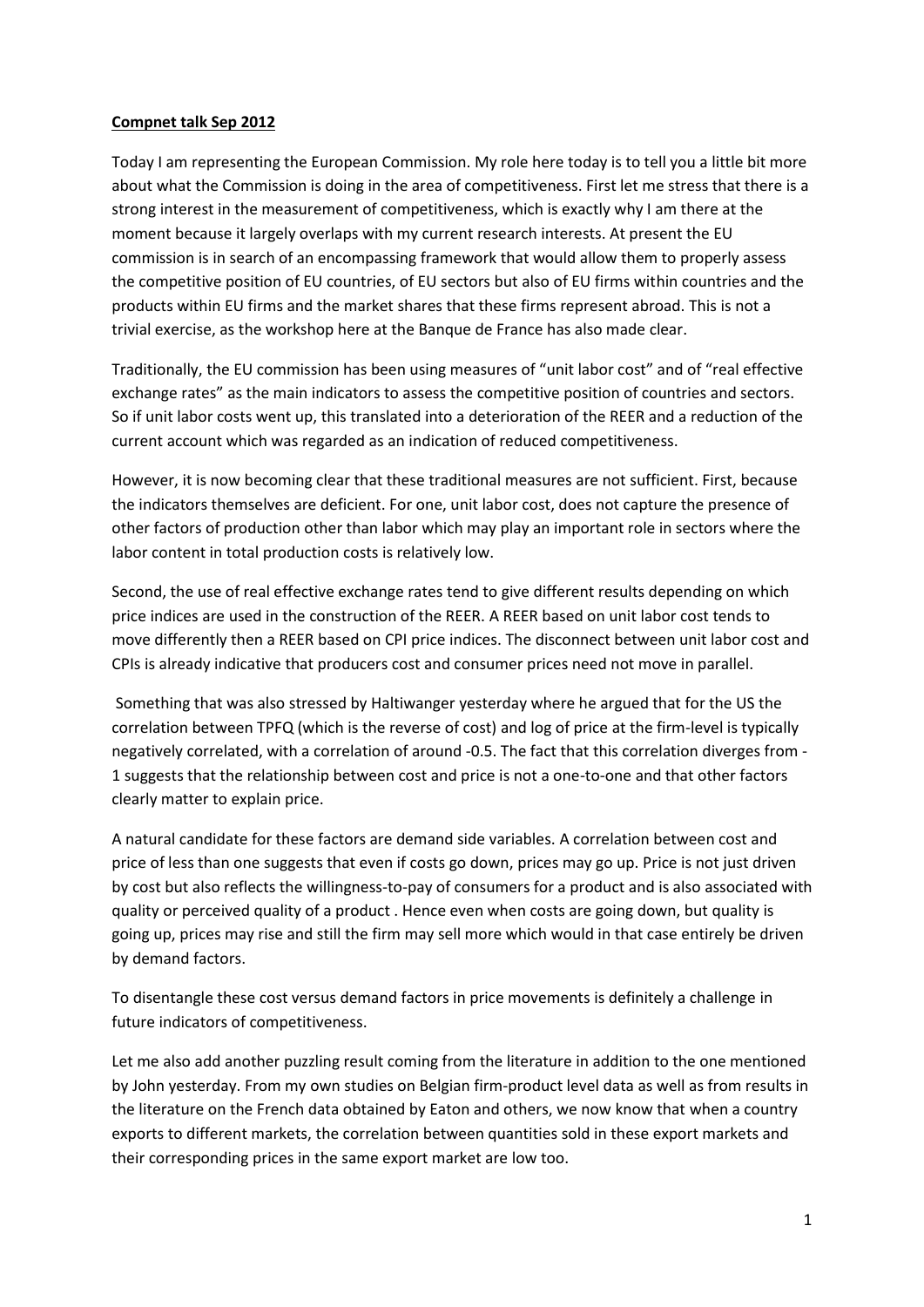Also the quantity correlations of the same product in different destination markets is very weak. In other words, when Belgium exports a particular beer to different destination markets, this beer may perform very differently in terms of market share. While a Stella may be liked very much in the UK, this may not be the case in the Czech Republic. While the cost of producing a stella is the same whether it is being shipped to the UK or Czech republic and the quality of a stella beer is likely to be the same in both export markets, there are country-specific and variety-specific reasons why a stella may sell well in one market but not in another. (distance does not matter here).

The country specific reasons may have to do with the fact that in the Czech republic there are a lot of good beer substitute products for stella since in the country where they argue that been originated they probably have pretty good beers of their own on offer, while this may be different for the UK, where the competition with Belgian beers is lower. But the difference in export performance of the same product across export markets may also be explained by another source of variation, notably taste differences. Perhaps the bitterness of a Stella is not appreciated by the Czechs but it is by the Brits.

In fact my own research on this account has shown that cost and quality as sources of heterogeneity in explaining price and quantity behavior of products across markets does not suffice to explain the underlying patterns observed. A third source of heterogeneity needs to be included in the existing frameworks which we label "taste" for convenience but can relate to anything that affect sales in a market without affecting price. Hence we need to make a distinction in the trade models between "quality" which is a product attribute that affects both price and sales, and "taste" which is country specific but need not necessarily affect price which thus corresponds perfectly with the IO definition of horizontal differentiation notably a product attribute for which consumers are not willing to pay more but which does affect the extent to which they buy the product. This is acknowledged by the Commission and a priority in their future work on competitiveness.

It is this type of framework that the Commission is interested in working with as a means to assess competitiveness and to disentangle the supply from demand factors underlying export performance. Of course there are stumbling blocks on this path. For one, at present there is no coherent firmproduct-level dataset available for the entire set of member states. The Commmission cannot simply focus on one country but has to consider all countries. At best the Commission has a coherent sector level database which does exist for the entire set of EU countries which offers some possibilities for assessing the competitiveness of products exported by countries to see to what extent the export performance is driven by cost versus quality or taste of a particular country's product. But this offers already an interesting starting point for analysis and a clear improvement of the competitiveness indicators in the past which as I said only included unit labor cost and the REER.

An assessment to what extent the average prices at sector level are correlated with average unit labor cost at sector level or rather with quality aspects for several EU countries would however already be an important improvement since for some countries indeed may unit cost matter more while for others quality factors may explain more; But whether prices go up for reasons of cost or for reasons of quality makes a huge difference in terms of how to assess competitiveness of a countrysector.